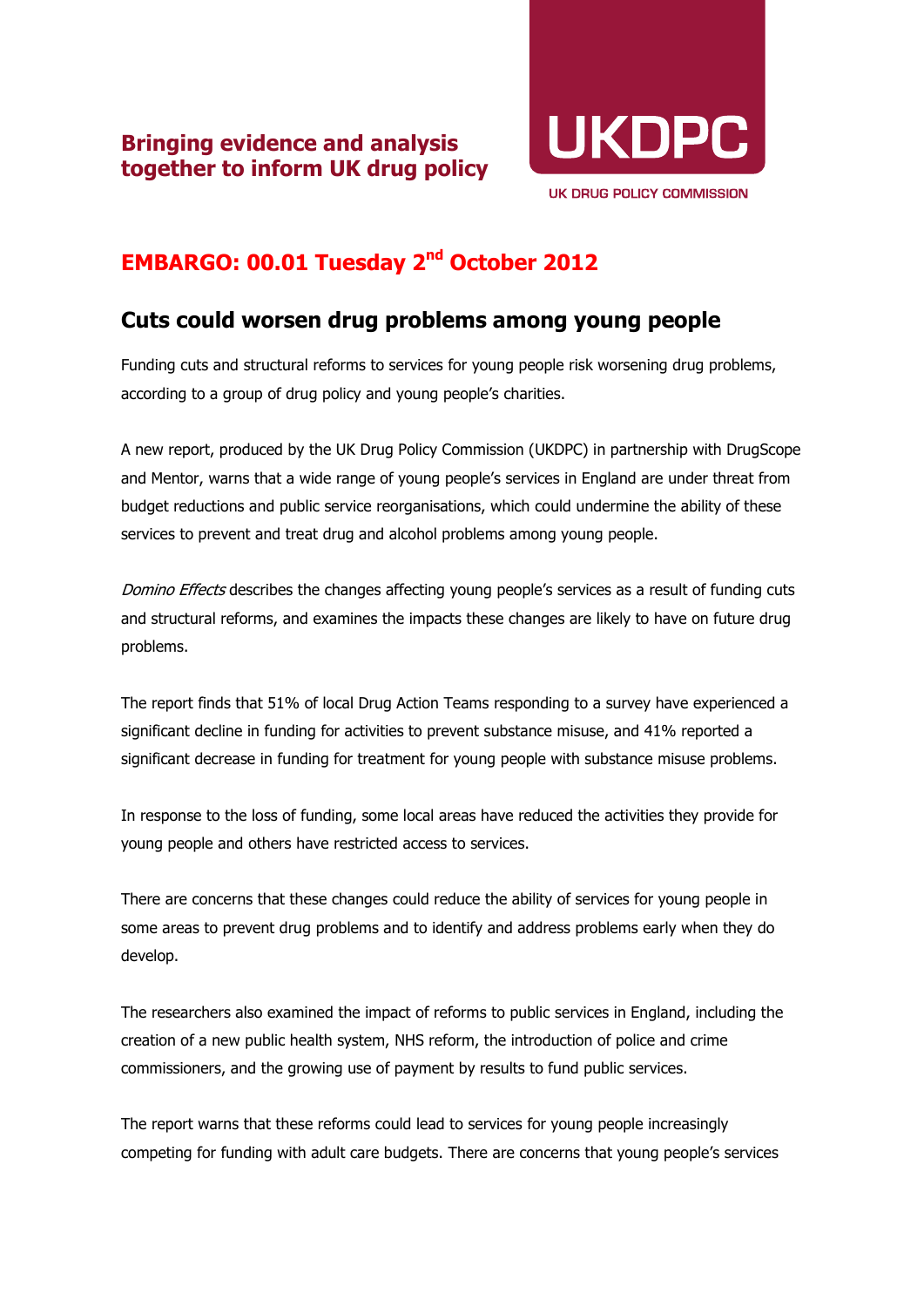will be particularly vulnerable to financial pressures as the new national public health framework does not require local areas to prioritise young people's needs.

Nicola Singleton, Director of Policy and Research at the UK Drug Policy Commission, and author of the report, said:

"Drug use among young people has fallen sharply over the last decade, at the same time as we saw a sustained investment in young people's services. That investment helped create joined-up services that allowed early intervention before specialist drug services were needed.

"Now these services are threatened by a combination of financial pressure and the speed and scale of the current public service reforms.

"Some areas have reacted to these changes by finding efficiency savings and improving the links between different services. It's important that these positive lessons are shared – but it's also important that we don't lose the knowledge that has been built up of what works to reduce and treat drug problems among young people."

Dr Marcus Roberts, Director of Policy and Membership at DrugScope, said:

"Many young people who need help with drug or alcohol problems are also experiencing other social or emotional issues, such as mental health problems, difficulties at home or school, unemployment or involvement with the criminal justice system.

"Unfortunately, we've been hearing concerns from DrugScope's member agencies for some time now about the impact of local spending cuts and structural reforms on young people's drug and alcohol treatment. This report provides evidence that significant changes in the way that services are planned and commissioned, coupled with severe budgetary pressures, are threatening to undo the progress that has been made in treatment for this group over the past decade. It maps out some of the challenges facing young people's services - in a way that makes it difficult for policymakers to ignore."

## **Notes to editors:**

- 1. Domino Effects: The Impact of localism and austerity on services for young people and on *drug problems* will be published by the UK Drug Policy Commission on  $2^{nd}$  October 2012. The report has been developed jointly with DrugScope and Mentor.
- 2. The proportion of 16 to 24 year olds who said they had used a controlled drug in the previous year fell from 30.0% in 2001/02 to 19.3% in 2011/12.
- 3. The research for *Domino Effects* drew on a combination of methods:
	- Review of national-level literature.